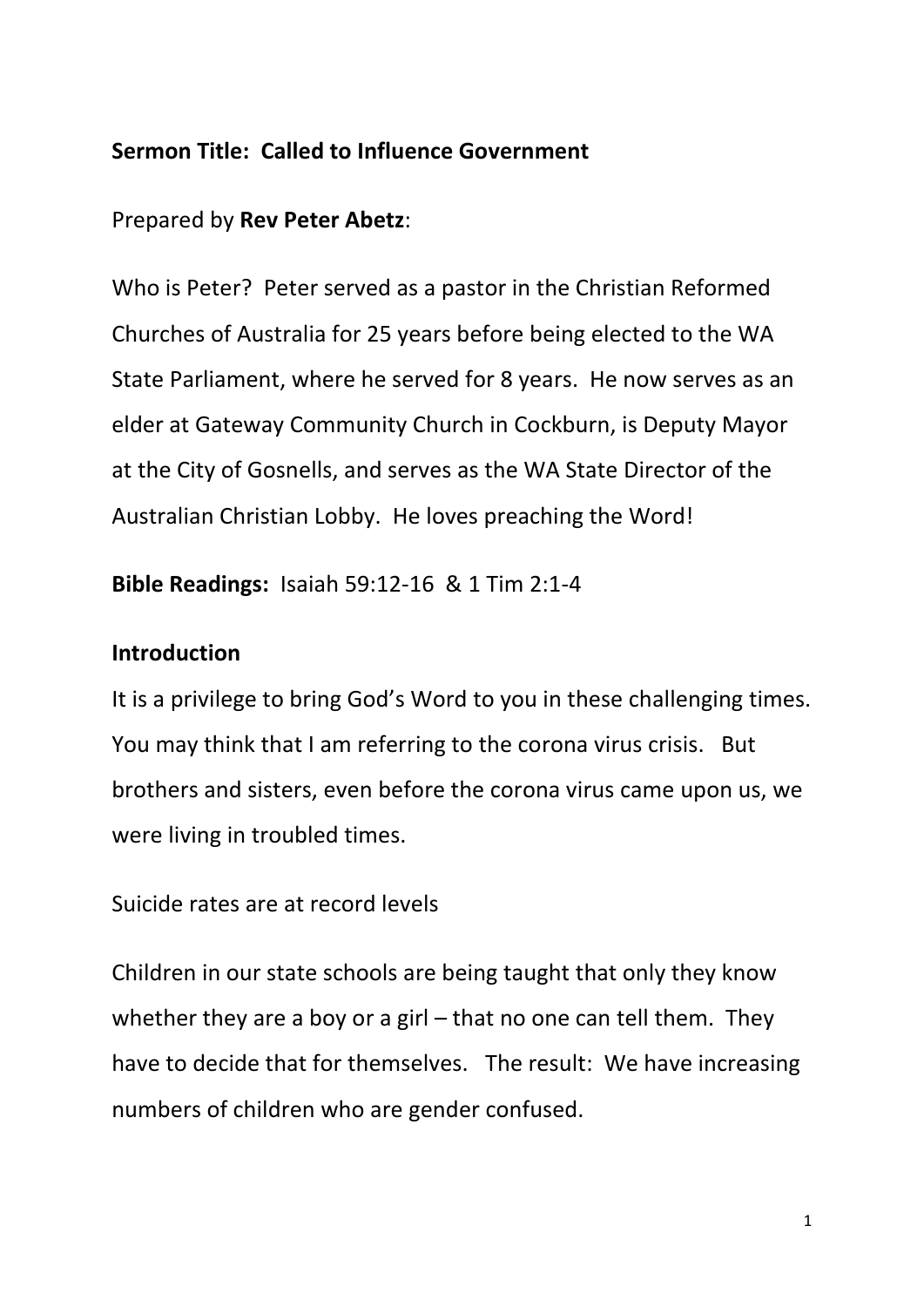In our schools children are indoctrinated with transgender ideology and they are taught that sodomy is a healthy way of expressing sexuality.

Approximately 1/3 of internet down loads and traffic is pornography. Religious Freedom is increasingly under threat:

You would know the story of Israel Folau posting a paraphrased Bible verse on Instagram, which resulted in Rugby Australia terminating his contract because he posted a paraphrase of a Bible verse on his Instagram.

You probably have not heard of the 60 or so other cases that the Human Rights Law Alliance, a legal firm set up by the Australian Christian Lobby to provide specialised legal advice to Christians being persecuted for simply expressing a Christian view. Some have been sacked. Others had their professional accreditation withdrawn. The latest is Dr Jereth Kok. He is a GP who has never had any complaints lodged against him by patients. But an anonymous complaint about a social media post he has put up which expresses Christian sentiments has resulted in his registration being cancelled, so he can not earn a living.

The very foundations that have made Australia the country that so many people want to migrate to, are increasingly being removed.

2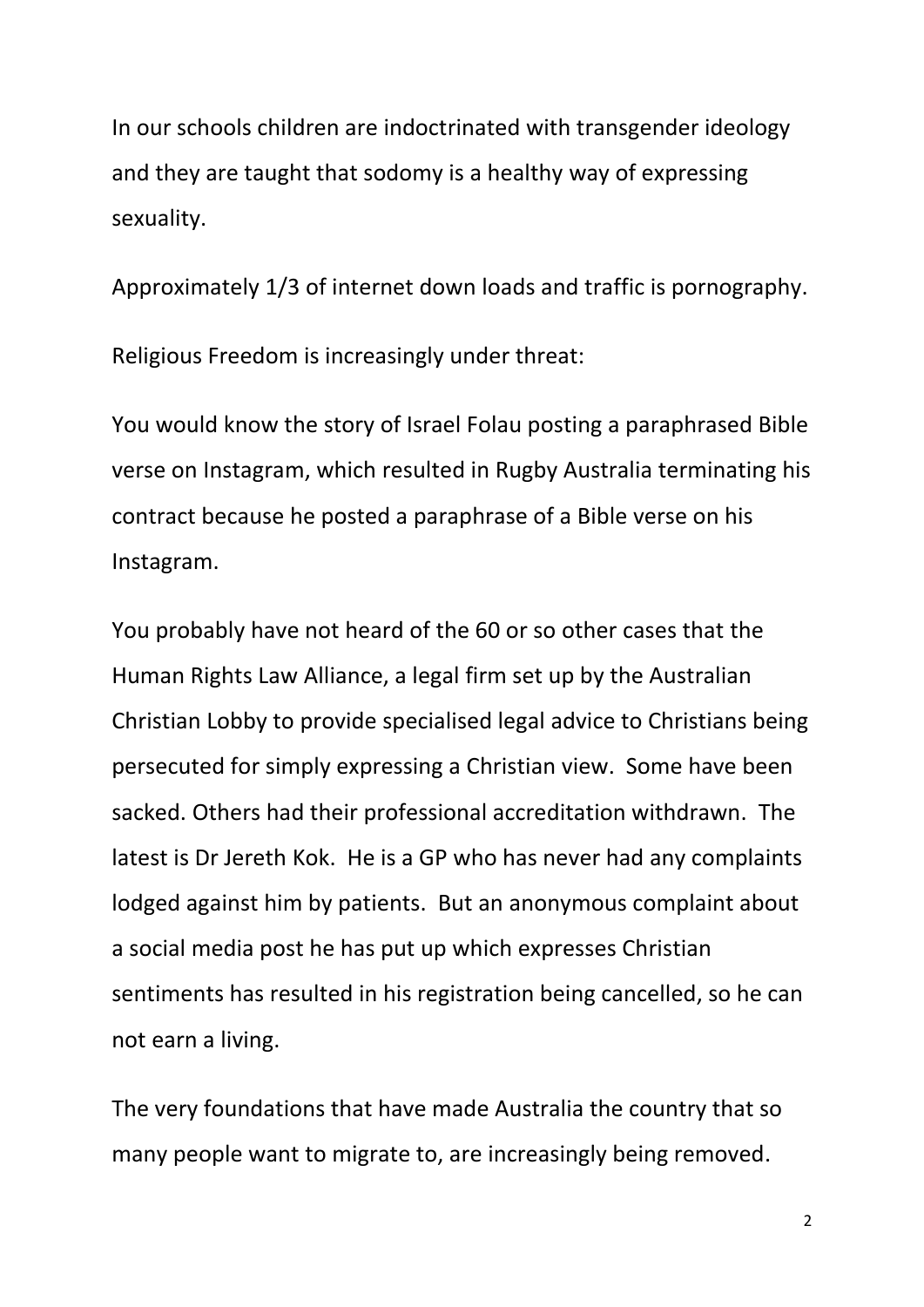We are living in days where truth and reality have to yield to false ideologies…..

It reminds me of the terrible situation that Judah found itself in that the Prophet Isaiah writes about in Is 59:12-16.

## **Read Isaiah 59:12-16**

That sound so much like our society today! But how should we respond to this kind of situation?

Thankfully the Bible does not keep us guessing: 1 Tim 2:1-4 gives us some pointers:

Paul calls on Timothy as a pastor to **publicly pray** for *kings and all those in authority* v2

# 1. **The Call to Pray for Government**

*Kings and those in authority* are simply those who govern over us.

In those days, ordinary citizens, and certainly persecuted Christians had no say whatever in who would rule over them.

The only way they could influence the government was to call on the sovereign God of heaven and earth, and plead with Him, to bring about a change in attitude in the hearts and minds of those who ruled over them to lessen the horrific persecution they were suffering.

In those days, prayer was *the only* means available to believers to influence governments. Prayer, & more prayer! And still more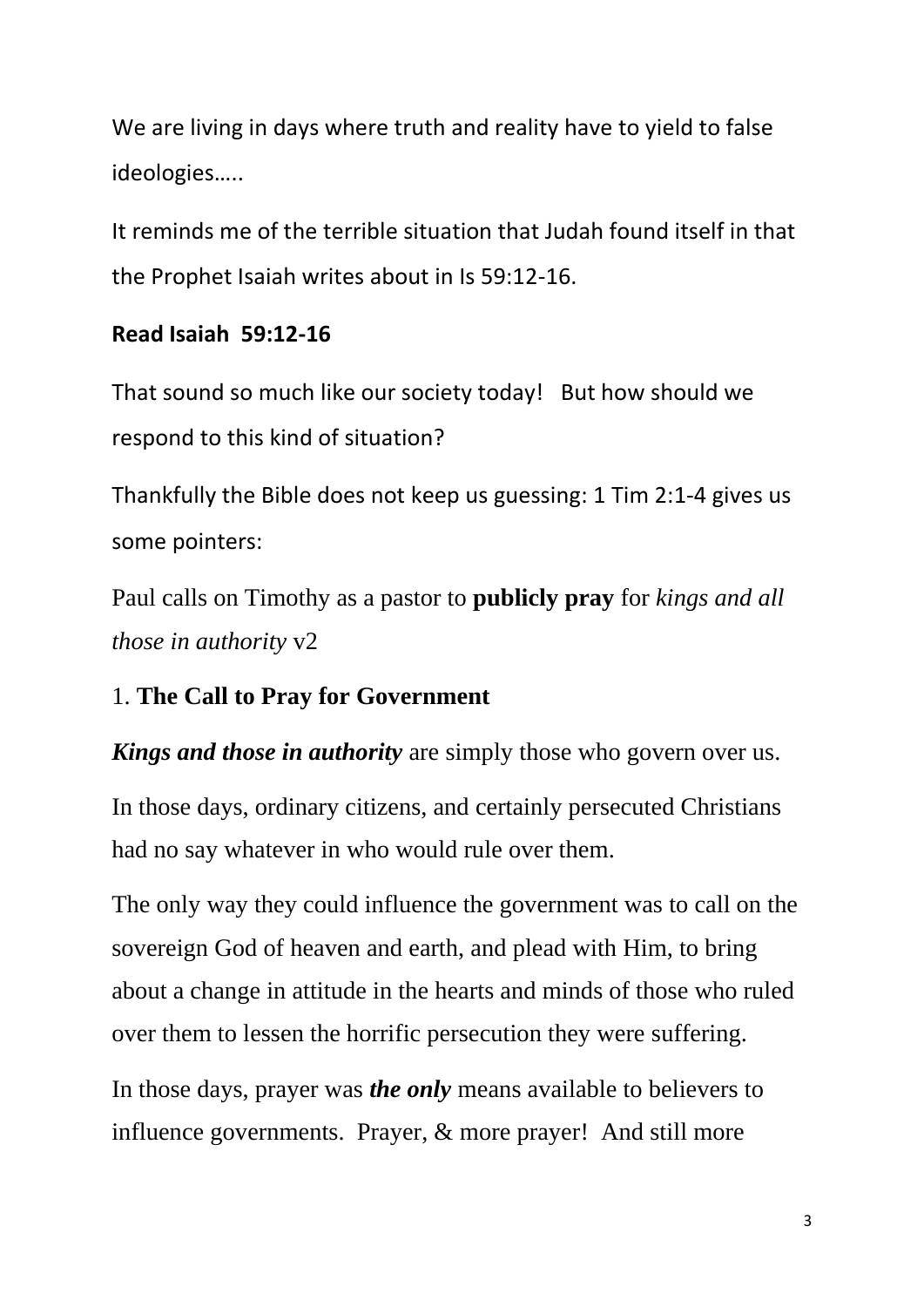prayer! Pleading with the King of Kings and Lord of Lords to bring about change.

You could not write to your local MP, or ring up talk back radio and have a whinge, or get your story on a current affairs TV program, or lobby for a Royal Commission into the treatment of Christians at the hands of the Roman authorities. Neither could you organise a demonstration outside parliament demanding freedom!

The question we need to ask ourselves is: *What does this text call us to do in 2020, living in a nation where the people effectively elect the king and those in authority.* 

# **Called to pray**

The text is clear: When believers gather for worship, they are called to pray for the governing authorities. It is not presented as something that is good to do if there is nothing else to put on the list of prayer points: Paul begins our text with the word *urge*. The older translations use "exhort".

So this is something that is **not presented as an optional extra** to include in a worship service if you wanted to. It is a command that p**ublic prayer in our worship services must include prayer for those in authority.**

Such public prayers serve to not only call on God to act, but also serve to remind the congregation that our God is Sovereign – and is able to change the heart and attitude of rulers.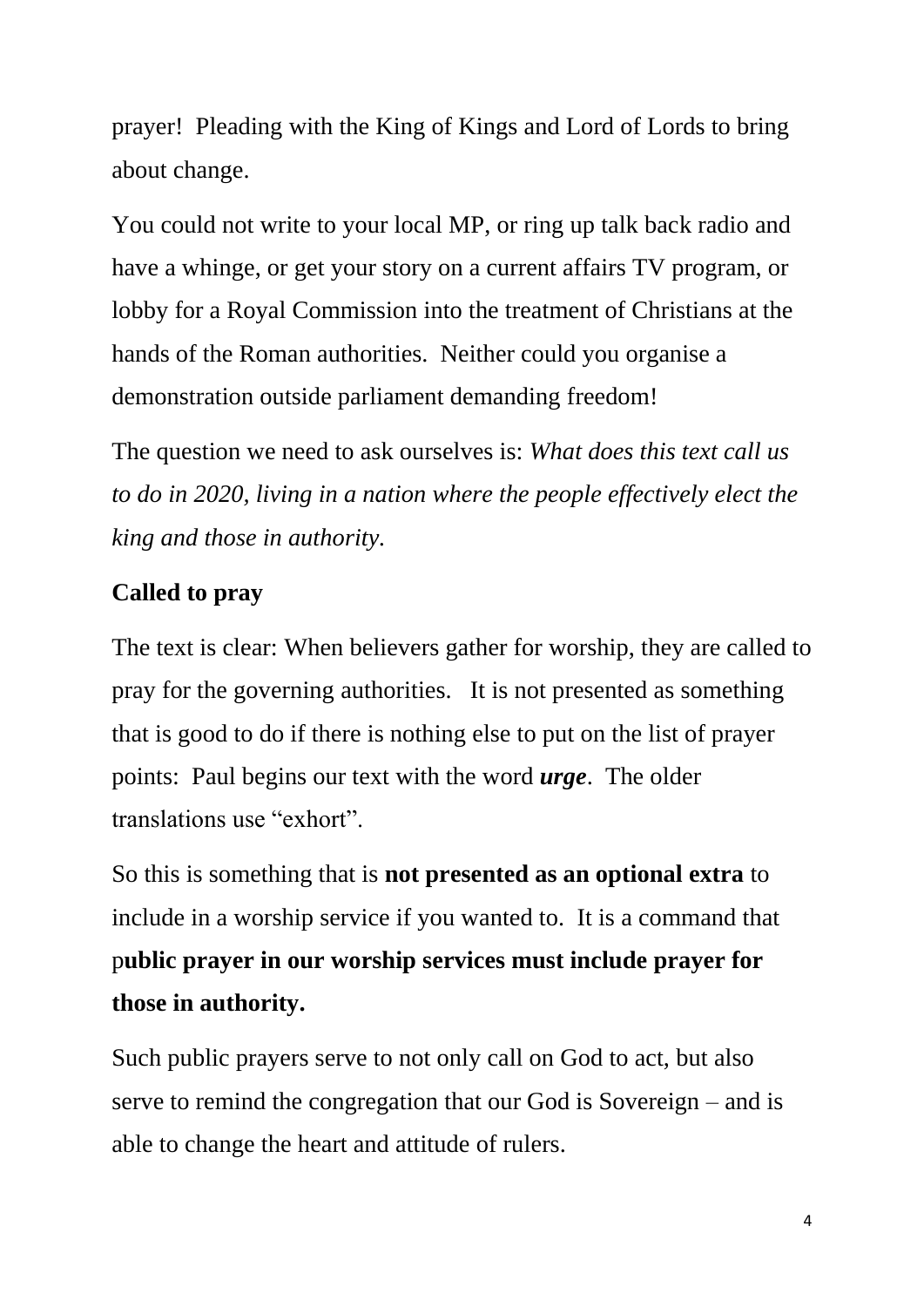When Paul wrote this to Timothy, **the early church was suffering severe** persecution. The Roman authorities tolerated any religion as long as its adherents also worshipped the Roman Emperor. And Christian's refused. That put them at odds with the authorities and made them the target of persecution.

If you know history, in 313AD there was a change in attitude towards Christianity by the Roman authorities. It was added to the list of tolerated religions. Then in 380 AD it became the official religion of the Roman Empire. You may well ask: What drove this change? The prayers and pleadings of His faithful people!

God has not changed. He still hears the prayers of His people. If we plead in prayer for relief from tyrannical rulers, do not be surprised if God acts. Russian Christians thought they would have to live out their days under the persecution of the atheistic Marxist state of USSR. They prayed for freedom. And yet when communist rule collapsed, and they gained great freedom, they were so surprised! Believers should not have been surprised, because our God is still very much able to influence the actions of rulers through prayer.

Be they perverted and evil or be they humble and wise, we are to pray for them.

While this passage clearly calls us to pray, it indirectly also calls us to *go beyond praying*:

## **Beyond Prayer**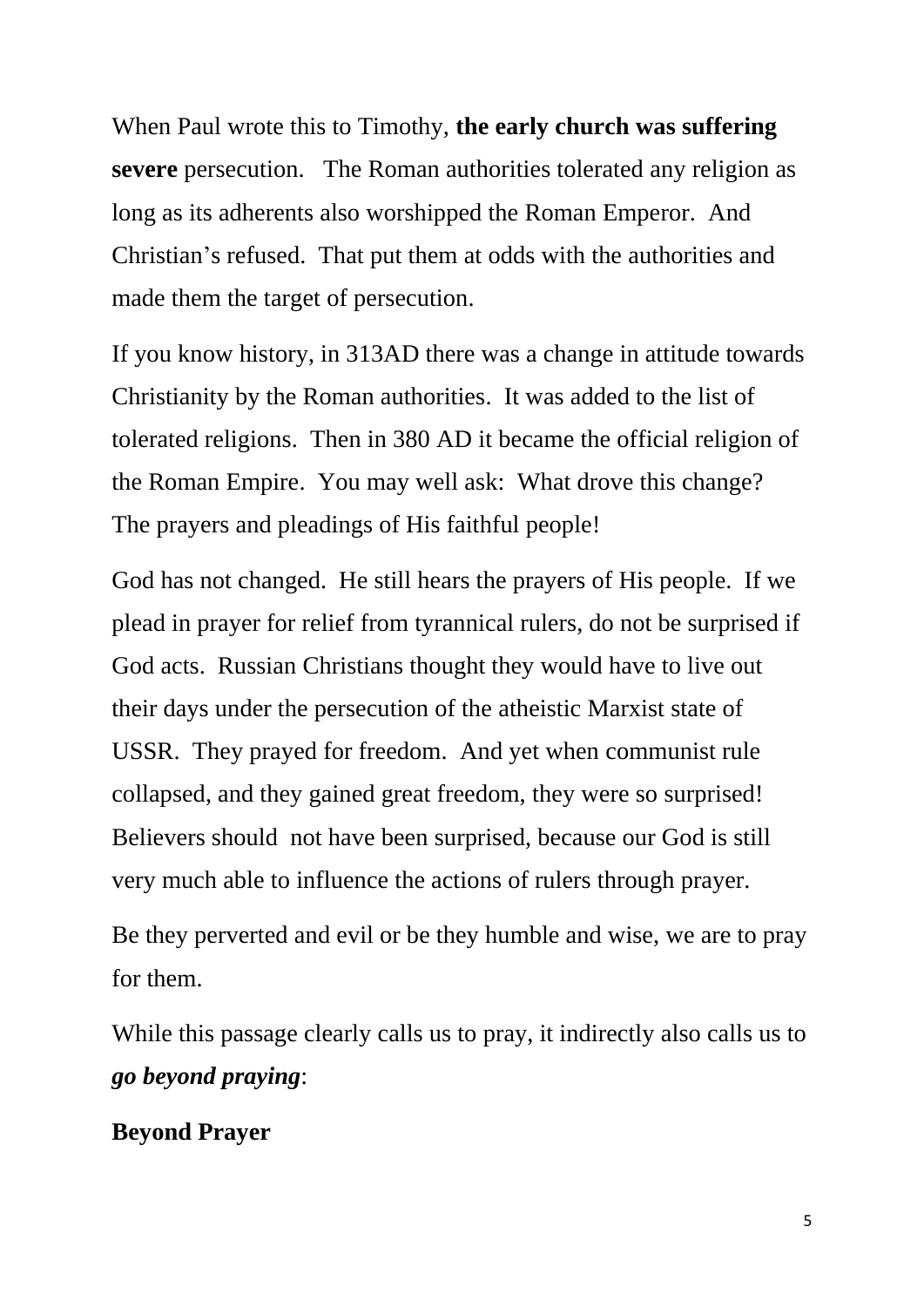The early church used every means available to them to influence Government. Prayer. It was the only means they had to influence Government!

Today we have additional means available to us to influence Government.

By God's providence we live in a democracy, which means that we have the God given responsibility of choosing those who will be the *kings and all those in authority.* 

**Every time you vote at a local, state or federal election, you are helping to decide who will be governing over us.** Your choice of candidates – who you vote for – will shape the nature of our society. And the shape of society is really important, as we see when we look at …..

# **Paul's motivation in urging prayers for those in authority.**

It is spelt out in our text:

*That we may live peaceful and quiet lives in all godliness and holiness* In times of good government, where there is law and order along with freedom, the believer is enabled to live the Christian life unhindered.

The Greek words used, convey the sense of *tranquillity, and peace.*

If believers can lead a tranquil life – that is the ideal setting in which to pass the faith on to our children and to share the gospel with those who as yet do not believe.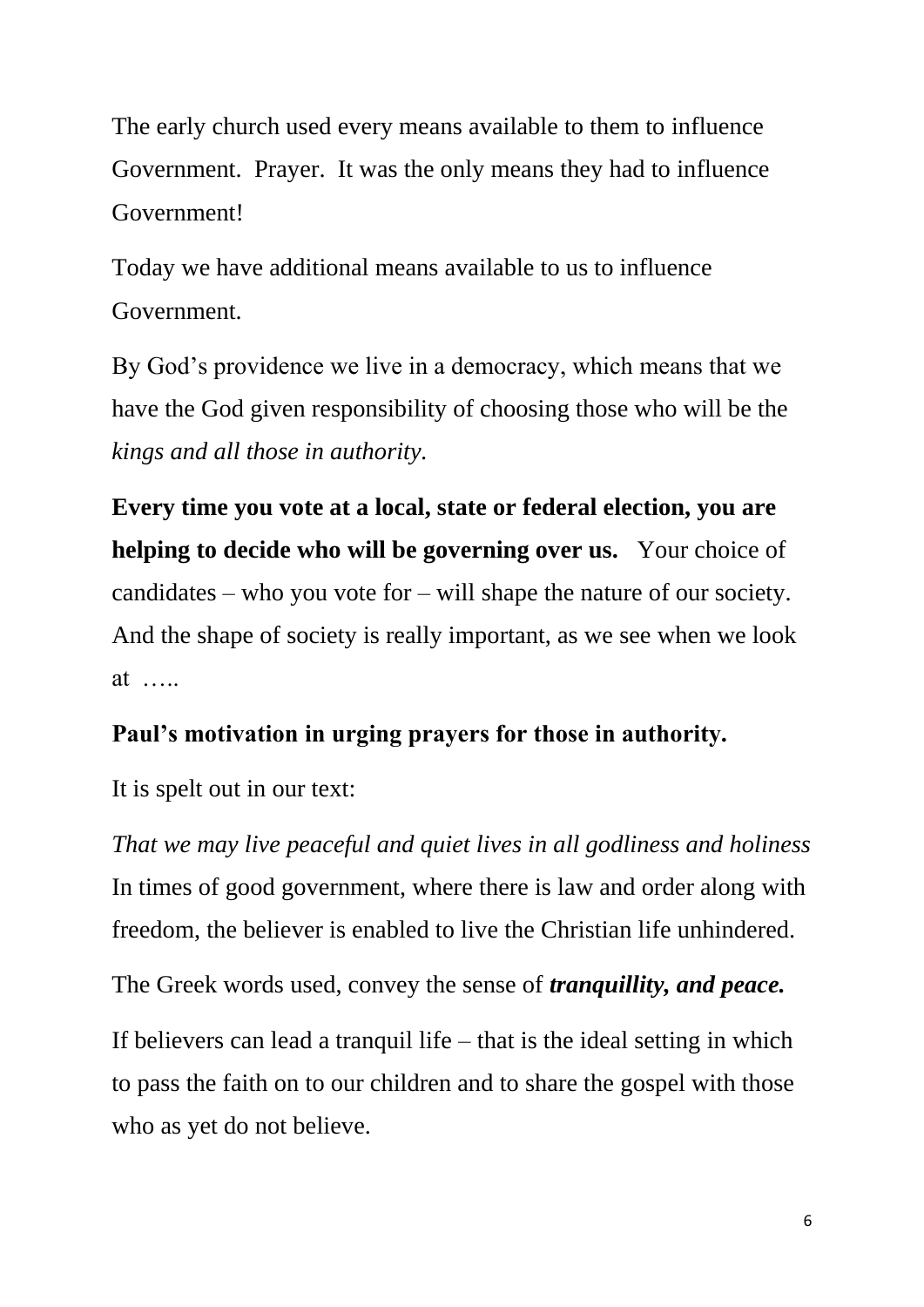And of course it is the best environment in which the believer can devote themselves to the Word and the fellowship of believers.

Or put it another way: *When a land is at peace and well governed, the gospel can flourish.*

That is why Paul urges prayer for those who govern **–** he wants them to live in a situation where **the gospel can flourish!**

Paul knew first-hand the difficulties persecution created for the gospel.

It made many people fearful to accept Jesus Christ as their Saviour. Becoming a Christian meant you could lose your job, you could be a social outcast.

You only need to ask the **Syrian Christian refugees** who survived the rule and persecution of ISIS and settled in Australia, to find out just how much they love living a peaceful and tranquil life in Australia.

At the time that Paul wrote this passage, he urged Timothy to use the **means** they had available to them to influence Govt.

So today, we too should **use the means available** to us to influence government so that we can live quiet and peaceful lives and the spread of the gospel can occur unhindered.

Every time we pray the **Lord's prayer**, we say:

*Thy kingdom come, thy will be done on earth as it is in heaven.*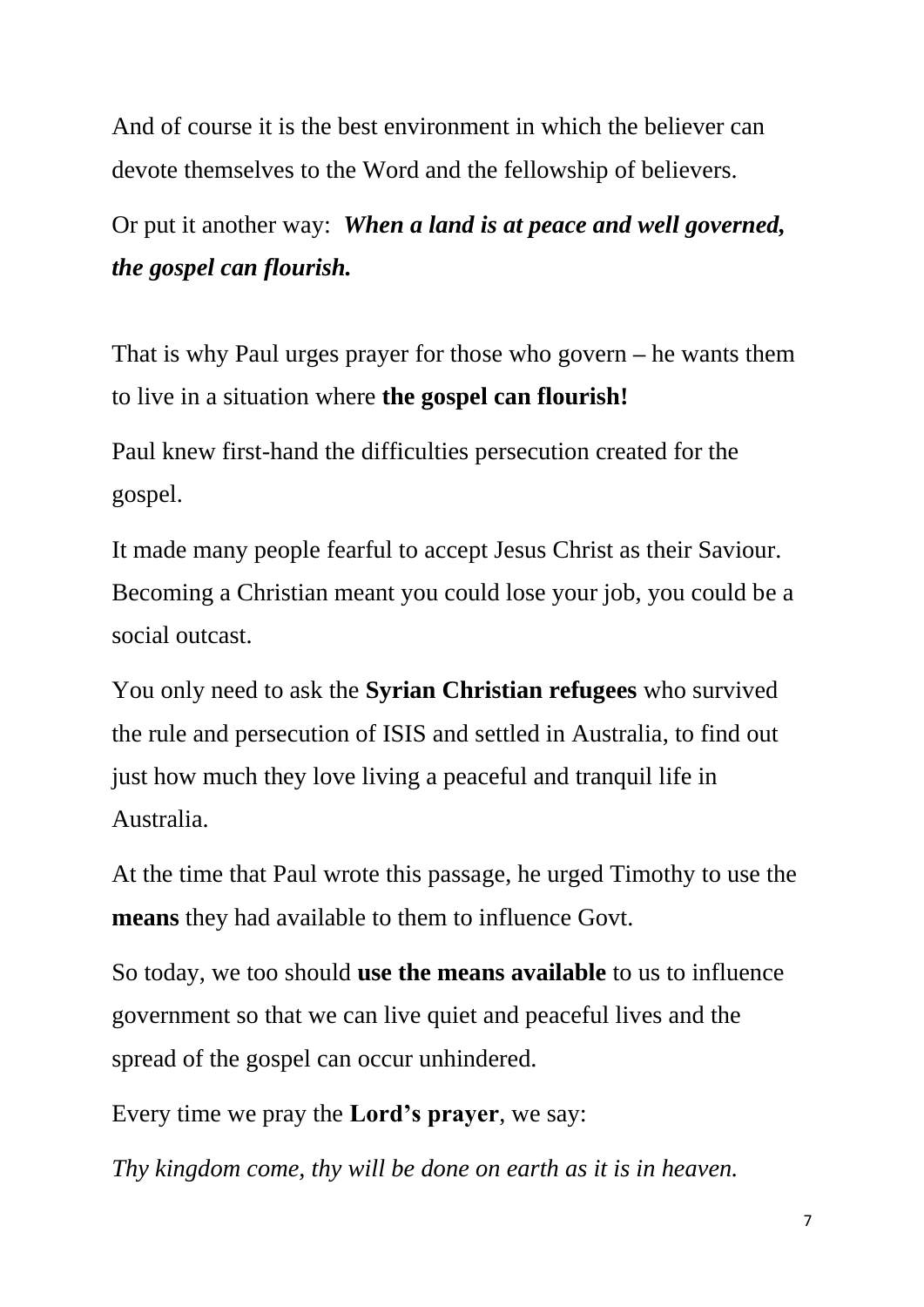If we pray that God's will be done on earth, then we also need to do what we can to make that a reality.

By prayer **and choosing the right people to govern over us**, and seeking to influence others to make the right choices when it comes to voting at elections, we can help shape who will govern us.

Sadly many Christians don't seriously engage in that process at all.

**Tragically, many Christians** almost wear it as a badge of honour to say that they don't involve themselves in politics.

Thankfully, in the past, many Christians did not succumb to that lie.

Instead – they used the means that a growing democratic system of Government afforded them.

One man's name that springs to mind is **William Wilberforce (1759- 1833)**

When he was elected to parliament at the age of 21, he was a nominal Christian.

He was converted a few years later and gathered around himself other believers and they prayed regularly and did their utmost to make sure that legislation that passed parliament reflected Christian values. They mockingly became known as the Clapham St sect – because the met in a little hall in Clapham St, near the parliament for prayer and planning their strategy.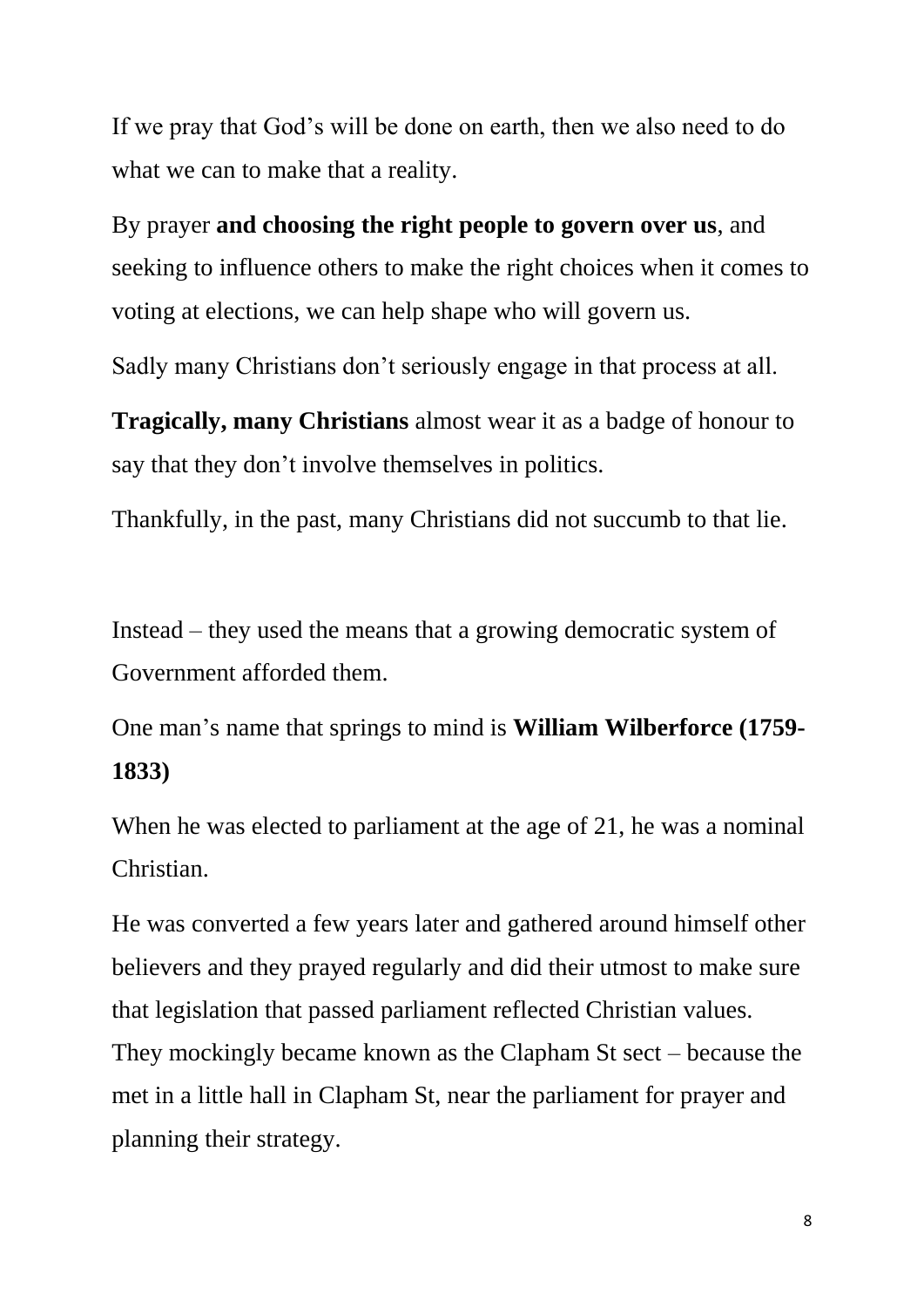They were committed to prayer and to seeking to have government embrace Christian truths, and so have laws shaped by the Word of God. And they had a huge impact. Transformed people have the tendency to transform society!

**Coming to faith in Christ**, brings about a very radical change in our lives – so radical in fact that Jesus calls it **being born again**. Everything changes!

But we live in a "fallen creation", where God is not given His rightful place. And in our day, as fewer and fewer people are committed to the truth of God's Word, and hence to Kingdom values, our culture is increasingly in opposition to the kingdom of our Lord Jesus Christ.

When we grasp that we were born in sin, unable in our own strength to turn to God, that we deserved His just judgment, but that Christ took that judgment at Calvary for us, and now declares us righteous, and not only says that about us, but actually makes it happen through the work of the Holy Spirit, and that now our lives are able to bear fruit for God.

#### **These truths can NOT leave you indifferent!**

Knowledge of those truths changes **your for life now and for eternity.**

If you embrace the gospel, then you start to live by the values of God's Kingdom. We become **salt and light** in the world.

We are called to be God's agents for transformation in this world.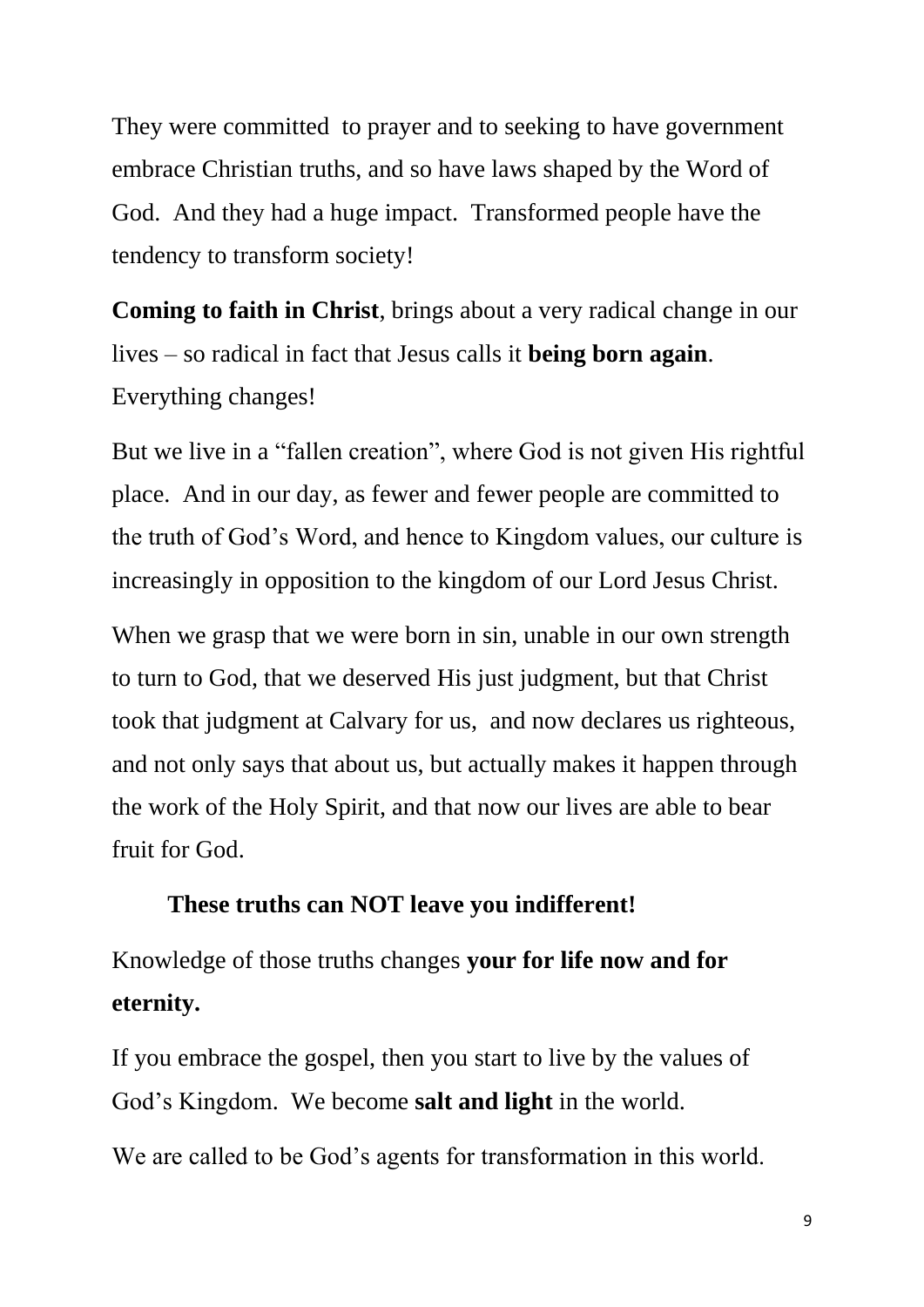Our faith causes us to engage, because we want our community to have the benefit of living by the values of God's Word.

In Australia we often hear people says that "*Religion and politics don't mix*". But that is a lie of Satan. The fact is they always mix. Always have done and always will.

For Wilberforce: the fact that all humans are made in the image of God, meant that no one had the right to 'own' another person and treat them like a horse or a bullock, or a beast of burden. Hence he began the fight to end slavery. **His religion shaped his politics.** Religion and politics sure mixed for Wilberforce and his mates.

As his faith grew, the Word of God was increasingly shaping his world view.

The common wisdom of the day was that slavery is an economic necessity, and that if slavery were abolished the whole British Empire would collapse. Nearly everyone thought him crazy and deluded: He gave speech after speech pointing out that in light of the fact that every human being is made in the image of God, no one had the right to own another human being. The conviction of the truth of Scripture's teaching that every human being is made in the image of God kept him going throughout those long, difficult years. That biblical truth motivated them to bring about prison reforms, mental health reforms and more.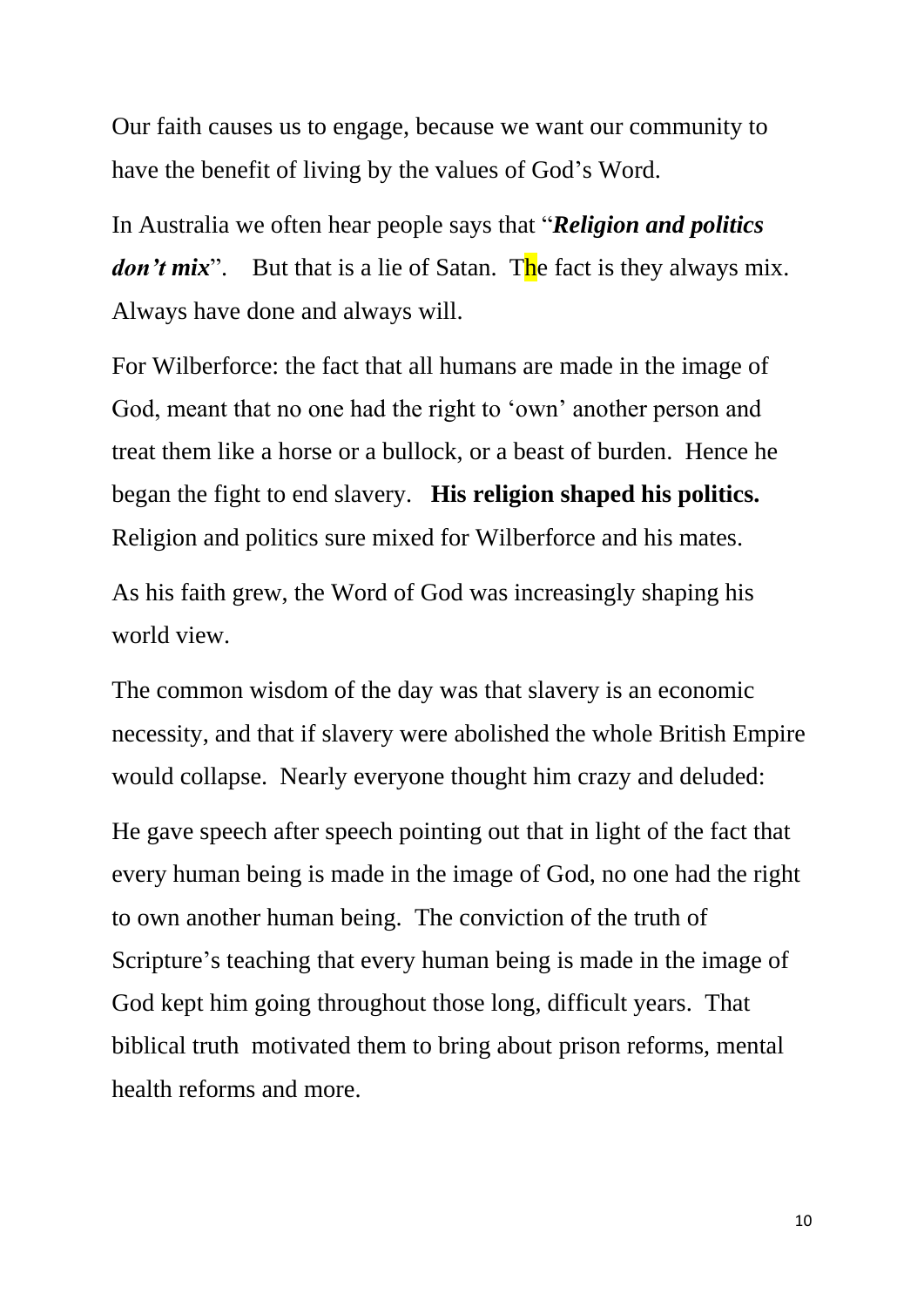Through prayer and political campaigning, he managed after 46 years to have slavery abolished.

The Britain that Wilberforce grew up in was a very cruel place. Animal cruelty was rife – the organisation that we know today as the RSPCA was founded by Wilberforce and his Clapham St Sect mates to bring about change in that space, as he believed that animals were created by God and that cruelty was contrary to God's purpose for creation. His faith shaped his politics.

Many historians credit Wilberforce and John Wesley and George Whitefield with the transformation of British culture, which spared Britain the kind of trauma that France endured with the French Revolution.

Whatever its faults, 19<sup>th</sup> century British public life became famous for its emphasis on character, morals, and justice and the British business world, famous for integrity. In those days it was said that British business man's handshake was of more value that a written contract from a continental European business man. The values of the Kingdom came to be seen as the ideal that everyone should aspire to. And through his personal witness, many came to a living faith in Christ.

There are many in our land who worship false gods, who hate the things of God with a passion, and who are seeking to influence those who govern us to make it harder and harder to life the Christian life, and to proclaim the gospel.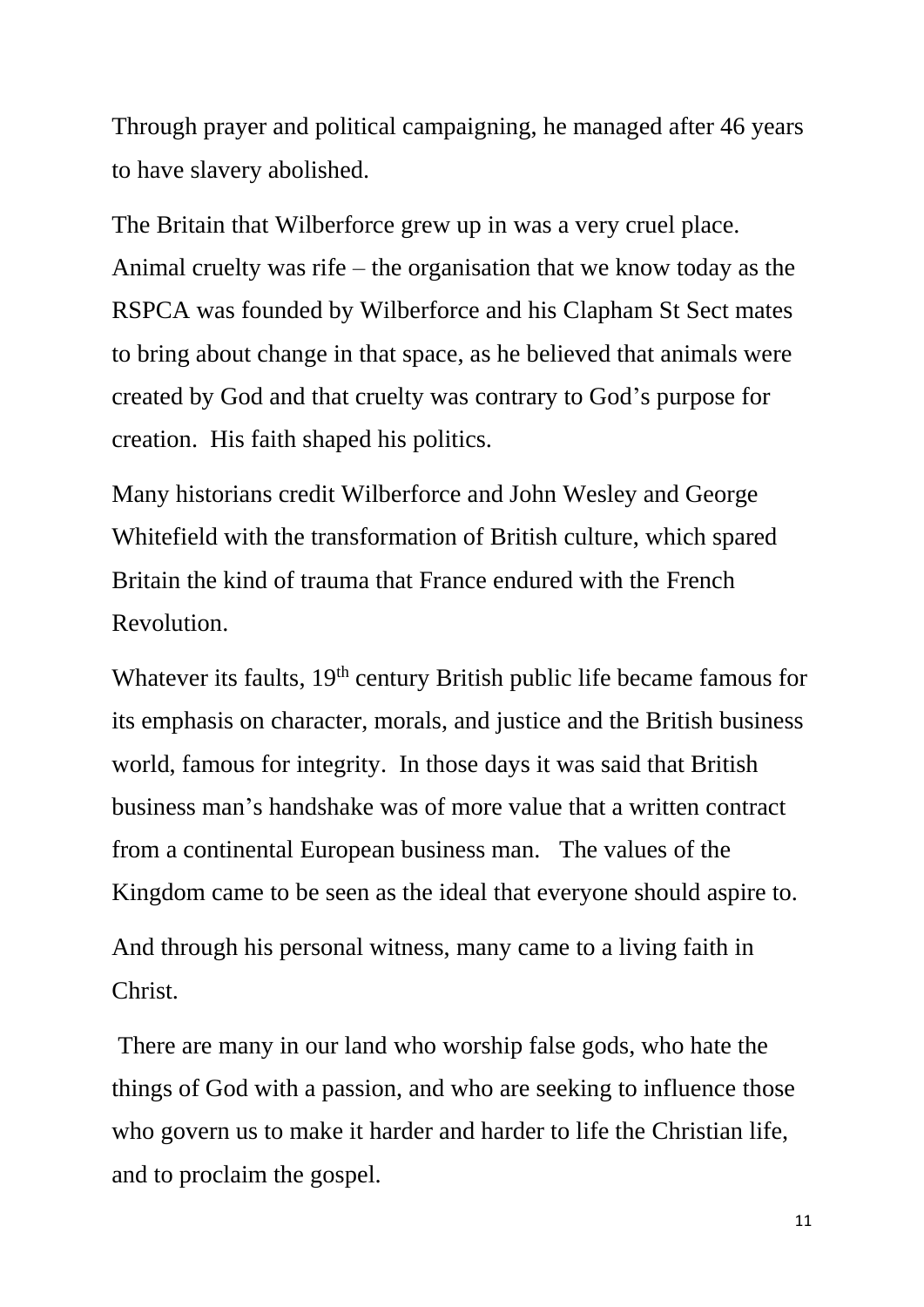That places us in the midst of a mighty battle today

We see that hostility in **academia,** in our **educational institutions**, in our **media** and in the **corridors of power**.

It seems everything is tolerated, except Christianity. Tragically, many believers don't seem be too concerned about it.

 Or at least not concerned enough to think about what God might be calling them to prayer and action to stem the tide of growing persecution and antipathy to the gospel and to Christians.

**Former Justice Michael Kirby,** for example, has repeatedly suggested that anyone who adheres to "literalist" readings of "very ancient texts, like the Bible" are wrong in their interpretation, ignorant, irrational, hateful and harmful to others. The attribution of mental illness is often inferred by his language (he frequently comments that such people have "demons" or "hobgoblins" in their heads) but was made explicit in his 2000 address to the Australia and New Zealand Association of Psychiatry, where he stated that, in future, people of this sort **"may require psychological and psychiatric attention".**

As believers in Jesus Christ, who know His transforming grace in our own lives, we are salt and light. We are called to influence our nation by prayer and influencing those who rule over us in such a way that we can continue to proclaim gospel freely and live our lives openly in obedience to the Word.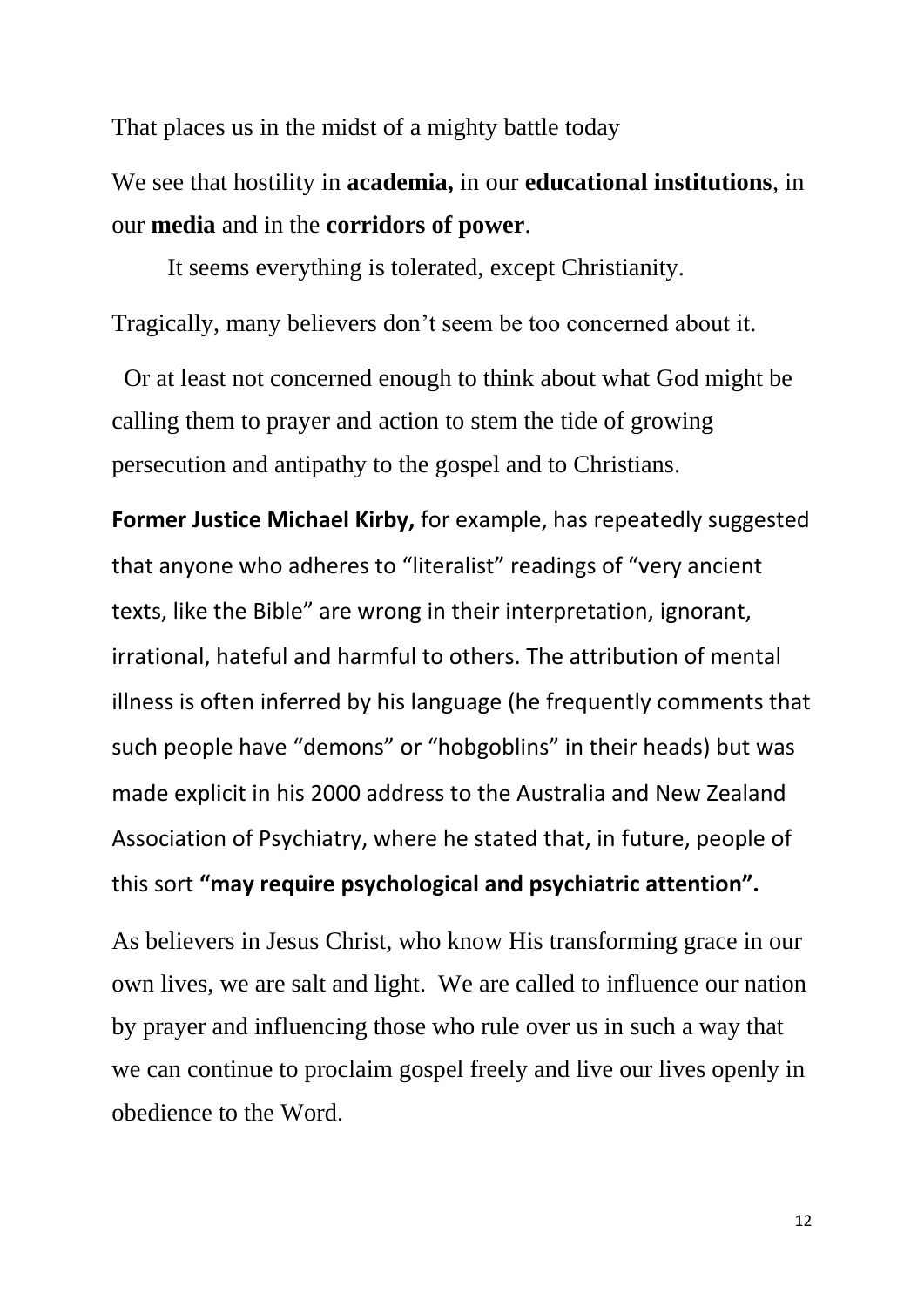The anti-Christian forces have deliberately occupied and engaged in the political sphere, to re-shape our culture and impose their view of the world.

The late Senator Lionel Murphy, who went on to be a High Court Judge in the 1980s said *his motivation for getting involved in politics was to remove the last vestiges of the Judeo Christian ethic from the fabric of our society.*

If things continue the way they are it will be increasingly difficult to live the Christian life in our land and it will be increasingly difficult to preach the gospel.

Many believers just don't see the urgency for prayer and action at this time, because we can do pretty much what we like behind the 4 walls of your churches.

But in Australian society, more and more people are being penalised for living by the values that God's Word sets before us.

Does that mean that we simply need to accept the anti-Christian rules that governing authorities are increasingly imposing on us?

In the days when Paul wrote these words to Timothy, the Roman empire was **not exactly friendly to Christians**. Emperor **Nero** was an evil man, and blamed everything that went wrong on the Christians, and so that gave him an excuse for launching **terrible persecution** against the Christians.

## **Our Response**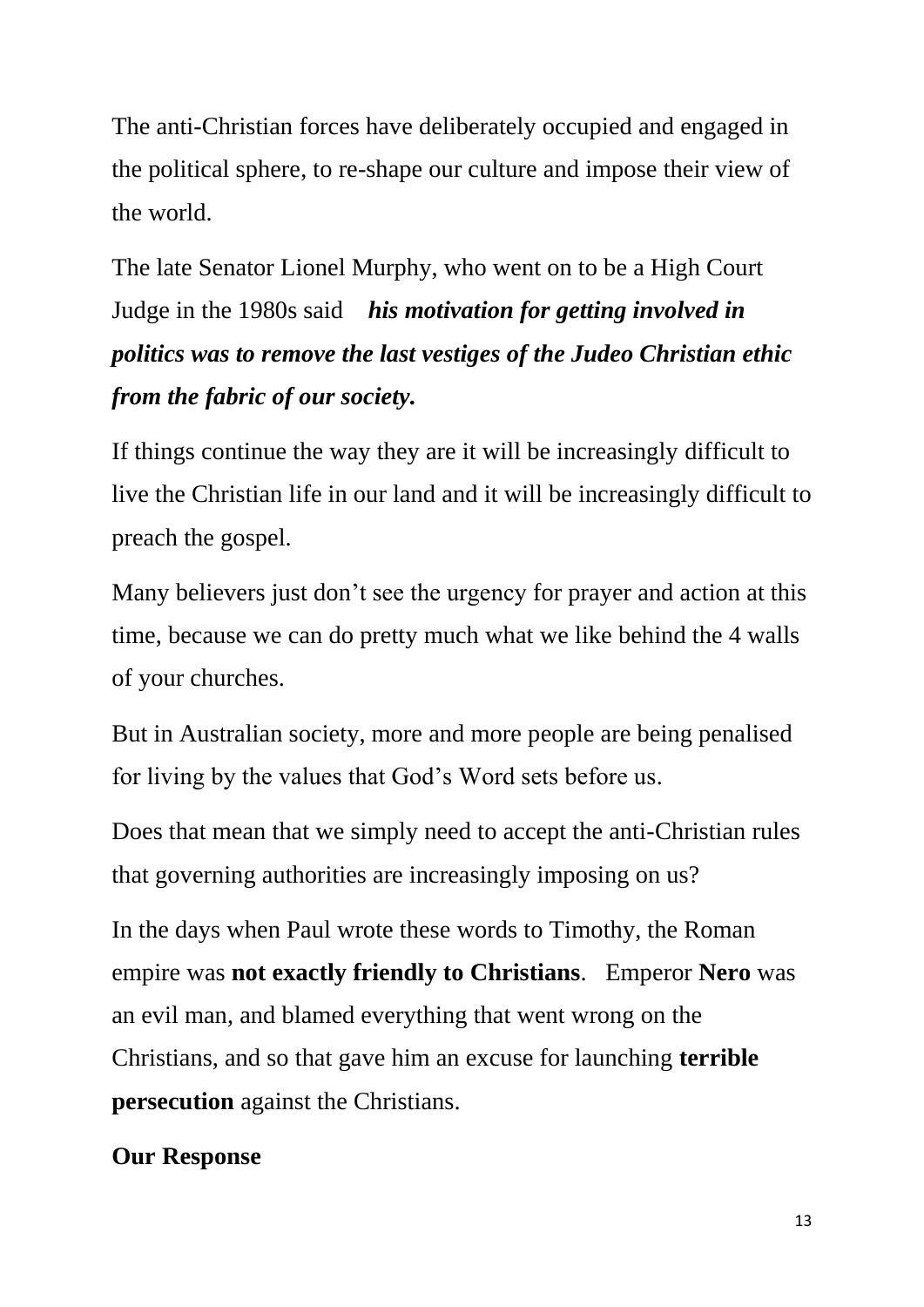It was in that context that Paul urges Timothy to always pray publicly for those who govern over them, so that they would have freedom to proclaim the gospel because it is God's desire that all men come to the knowledge of the truth.

We are to pray this not so that we can lead a comfortable life.

We are to pray and act so that **the gospel can continue to flourish**.

The world needs to hear the gospel!

It alone has the power to transform people.

So what does our text call us to:

It calls us to pray for those who are in authority – your MPs, your local councillors, and the high level bureaucrats. Our text urges us to pray and work that those in authority will ensure the law gives the freedom to live the Christian life and proclaim the gospel.

**Young people**, when you are deciding which course to do at University, don't ask how much will I earn but rather ask: How much opportunity will this job give me to be a Christian influence on how we are governed?

A career in media gives you the opportunity to have immense influence on how people think, because most people's ideas are shaped by the popular media.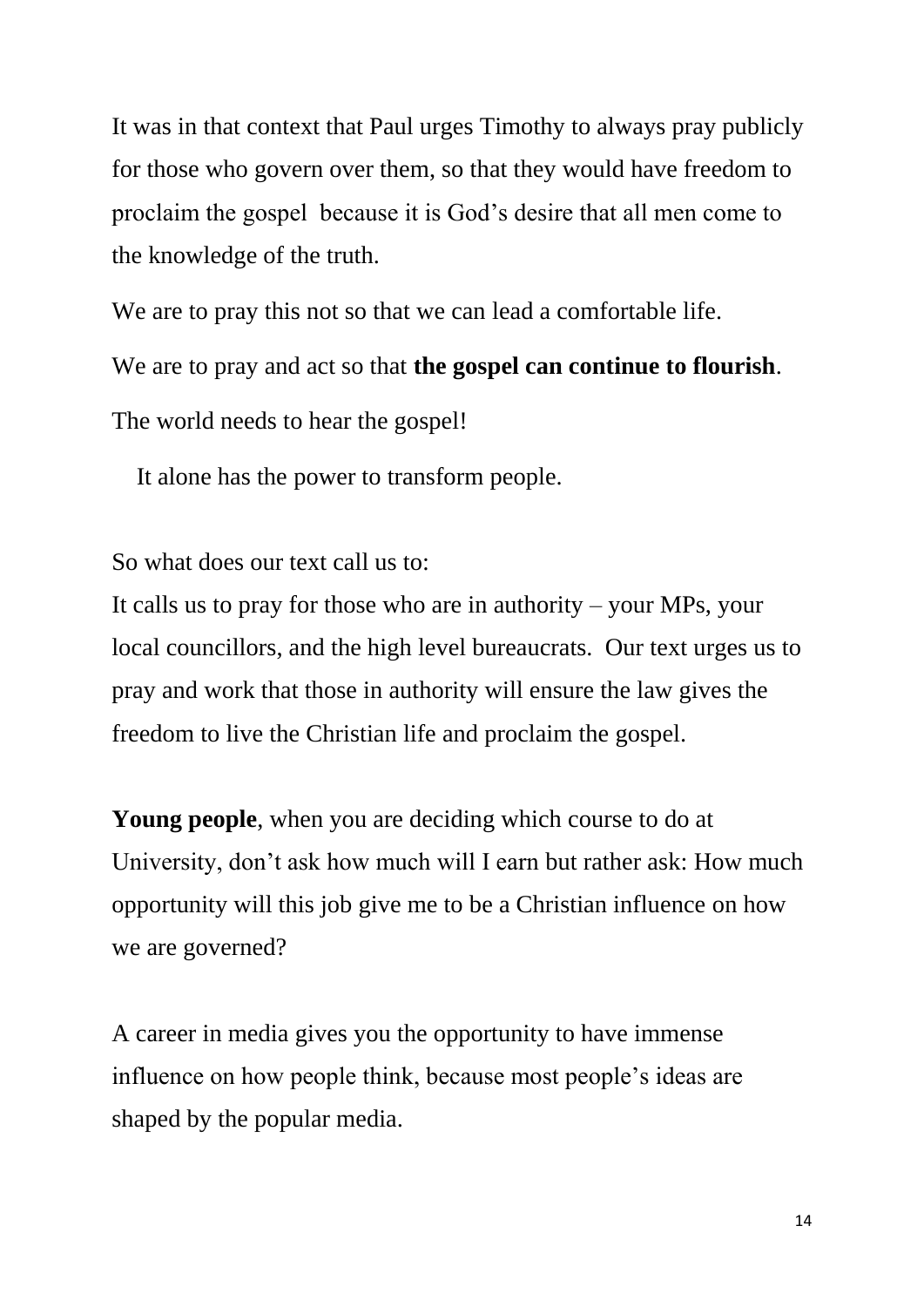**University lecturers** – especially in the area of teacher training – they train teachers who in turn impart their values and ideas to children.

Be a **teacher** – and think carefully about what you are taught at university. Don't swallow what they teach you hook, line and sinker.

If you are able, write letters to the editor, call up talk back radio, write letters to your local MPs. Subscribe to the free Australian Christian Lobby emails that keep you informed of what is going on in our nation.

Involve yourself in the political process.

Throughout history there have been times when Christians have been very influential in shaping their culture.

The impact Wilberforce and his mates had, led to the great Missionary movements of the 1800s which led to many millions around the globe hearing the gospel and being saved.

## **Conclusion:**

As believers in the glorious gospel, we know the joy of being citizens of His Kingdom.

We know the truth of God's Word.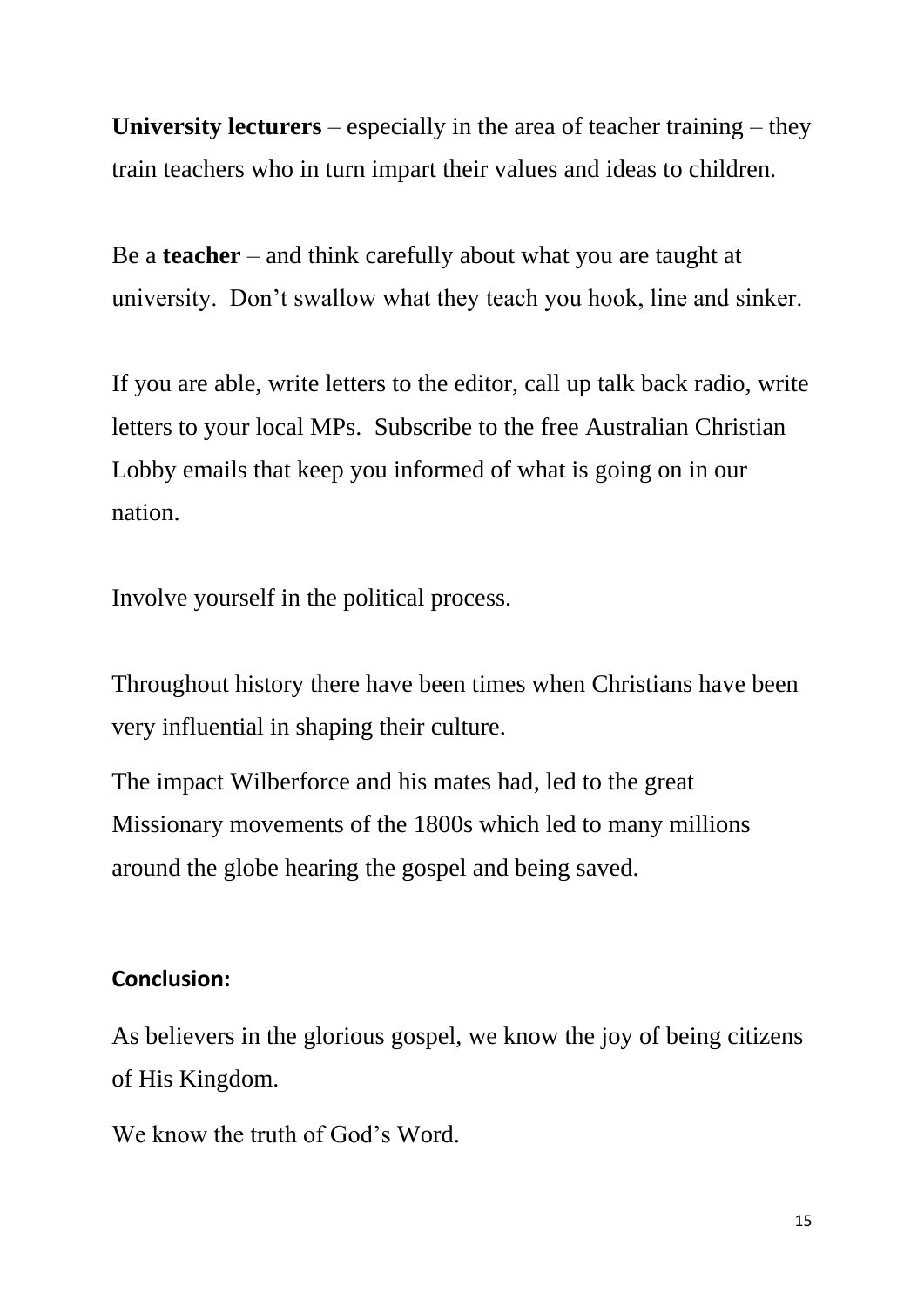We need to speak truth into the public square and so impact this nation!

Nowhere does the Bible suggest that believers should abdicate the running of our nation to the pagans!

We have the truth, the Word of God as our rule for faith and life.

And Paul tells Timothy that it is our Lord's desire that all men come to a knowledge of the Truth – so let us do all we can – to make that a reality.

# **If our nation is to be turned around, it needs to start with us. 2 Chron 7:11-16**

…*if my people , who are called by my name, will humble themselves and pray and seek my face and turn from their wicked way, then will I hear from heaven and will forgive their sin and will heal their land.*

We need to repent of not having consistently prayed for those who govern over us.

God may yet be gracious and turn thing around in our nation, that we as God's redeemed people may continue to proclaim the gospel and the truth of God's Word to our nation, and to openly live by the values of God's Word.

Our Lord is honoured when people accept the saving work of Christ and are transformed to live by the values of His Kingdom.